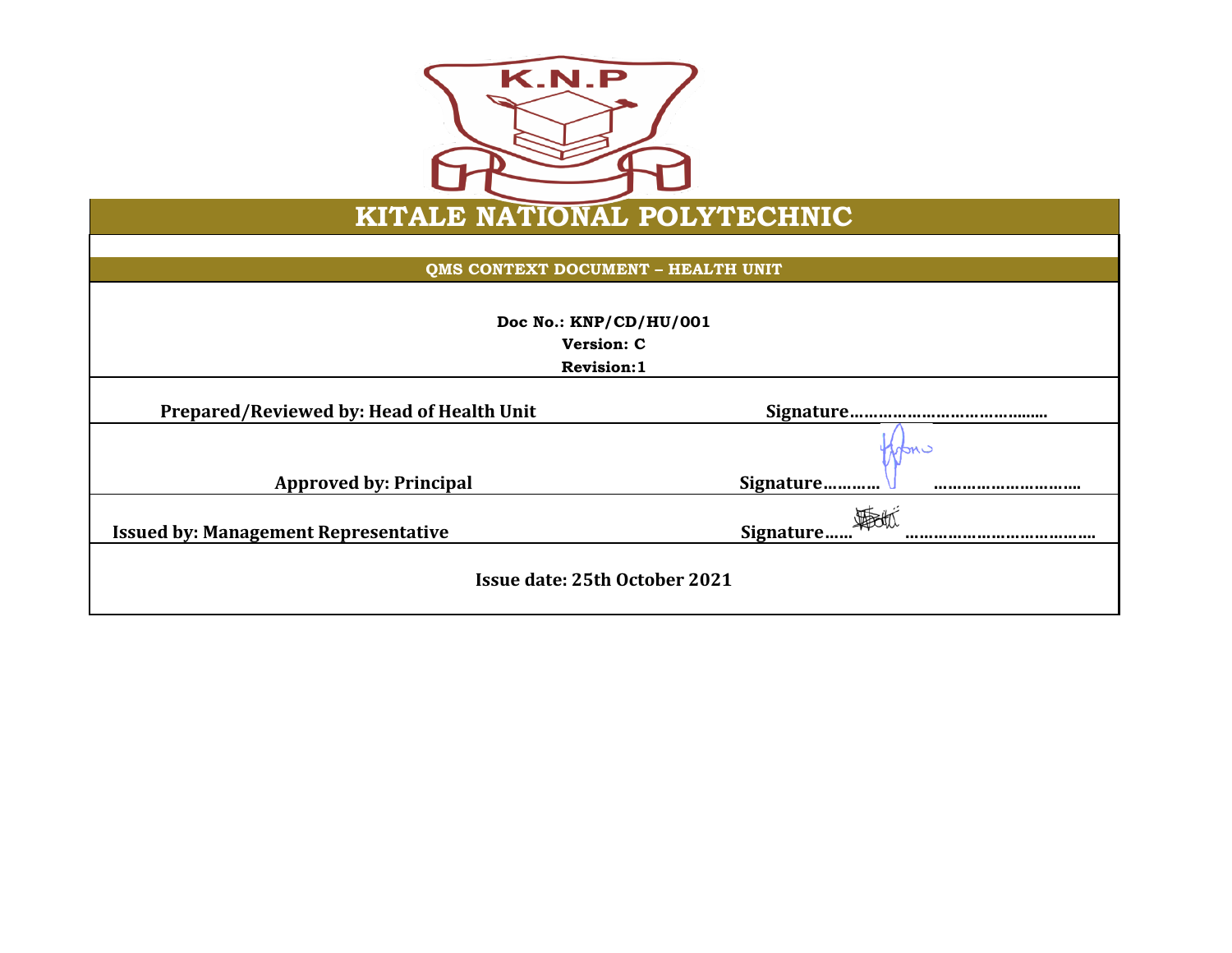|                         | <b>Interested Parties</b>         |                                |                                                             |                      |                         |
|-------------------------|-----------------------------------|--------------------------------|-------------------------------------------------------------|----------------------|-------------------------|
| #                       | <b>Interested</b><br><b>Party</b> | Internal or<br><b>External</b> | Summarize expectations or requirements References           |                      | <b>Responsibilities</b> |
| $\mathbf{1}$            | Students                          | Internal                       | timely, fairness in provision of services.                  | Clinical register    | Nurse                   |
| $\overline{\mathbf{2}}$ | D/Principal                       | internal                       | timely services and proper usage of<br>resources.           | KNP policies.        | Nurse                   |
| 3                       | Principal                         | internal                       | timely services and proper usage of<br>resources.           | health care records  | <b>Nurse</b>            |
| $\overline{4}$          | Dean of students                  | internal                       | reduced student complaints, timely services.<br>Cleanliness | lhealth care records | <b>Nurse</b>            |
| 5                       | Procurement<br>department         | internal                       | timely requisition and clear specification.                 | ledger, requisition. | Nurse                   |
| $6\phantom{1}6$         | Suppliers                         | external                       | early communication and timely and clear<br>specification.  | requisition          | <b>Nurse</b>            |
| $\overline{7}$          | Finance                           | internal                       | timely budget.                                              | budget               | Nurse                   |
| 8                       | Human resource                    | internal                       | self-driven staff.                                          | <b>KNP</b> policy    | Nurse                   |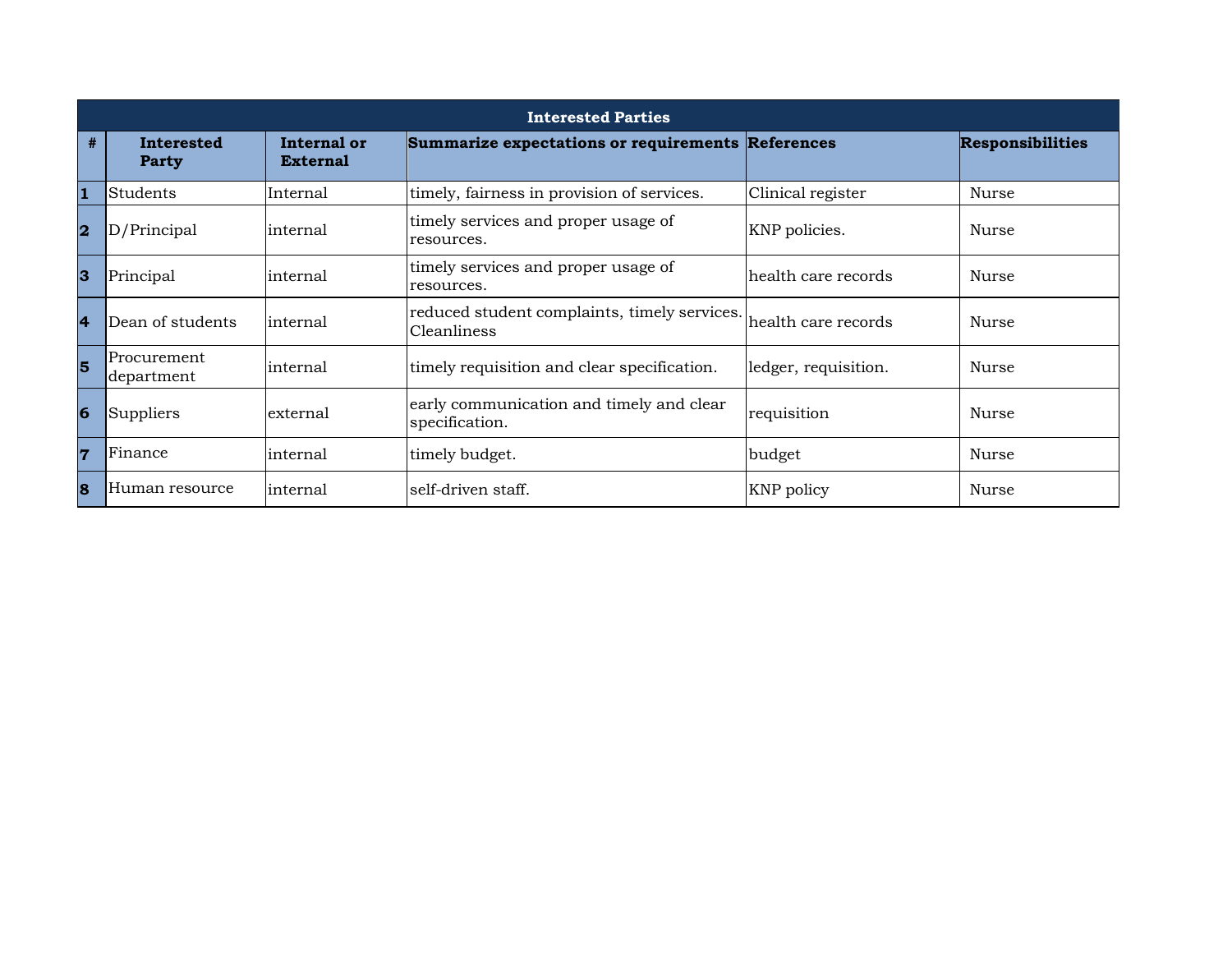| Internal Issues                                 |               |                                                                                                                                                                  |  |  |  |
|-------------------------------------------------|---------------|------------------------------------------------------------------------------------------------------------------------------------------------------------------|--|--|--|
| <b>Category</b><br>Issue                        |               | <b>Summary description</b>                                                                                                                                       |  |  |  |
| <b>1</b> Poor communication                     | shared values | some students are not ready to expose their medical issues, some records are with the<br>parents that leads to wrong diagnosis                                   |  |  |  |
| 2 In-adequate staff                             | staff         | we only have one qualified person resulting to working for long hours                                                                                            |  |  |  |
| <b>3</b> Increased student population structure |               | the population has increased beyond the current capacity of the health unit in terms<br>of personnel which leads to long working hours for the current personnel |  |  |  |
| <sup>4</sup> Lack of enough facilities          | structure     | unavailability of medical lab services leads to sending students to external laboratories<br>which is uneconomical.                                              |  |  |  |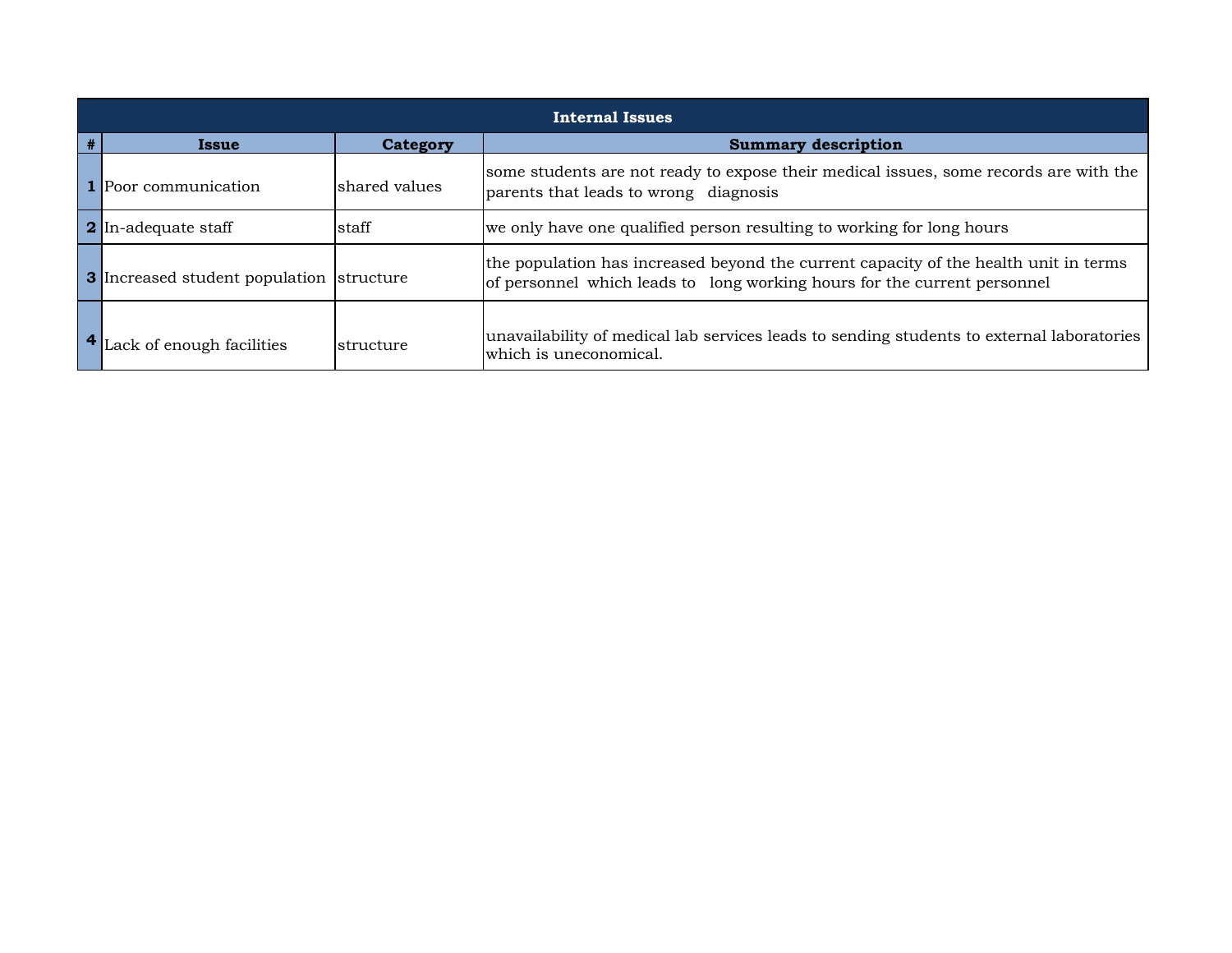|    | <b>External Issues</b>                                |                 |                                                                                                                |  |  |  |
|----|-------------------------------------------------------|-----------------|----------------------------------------------------------------------------------------------------------------|--|--|--|
|    | <b>Issue</b>                                          | <b>Category</b> | <b>Summary description</b>                                                                                     |  |  |  |
|    | inadequate medical<br>specialists at the refe         | social-cultural | This makes the referred students to queue for long hours (days) hence delay in their<br>studies.               |  |  |  |
|    | Delayed medical attentions<br>from external hospitals |                 | social-cultural Some referral hospitals delay medical attention to the referred students hence time<br>wastage |  |  |  |
|    | Change of medical drugs                               | technology      | New drugs coming up leads to changes in treatment hence there is a need for frequent<br>updates.               |  |  |  |
| 5. | Covid 19 county response<br>Iteam                     | pandemic        | For referral of suspected cases of covid -19                                                                   |  |  |  |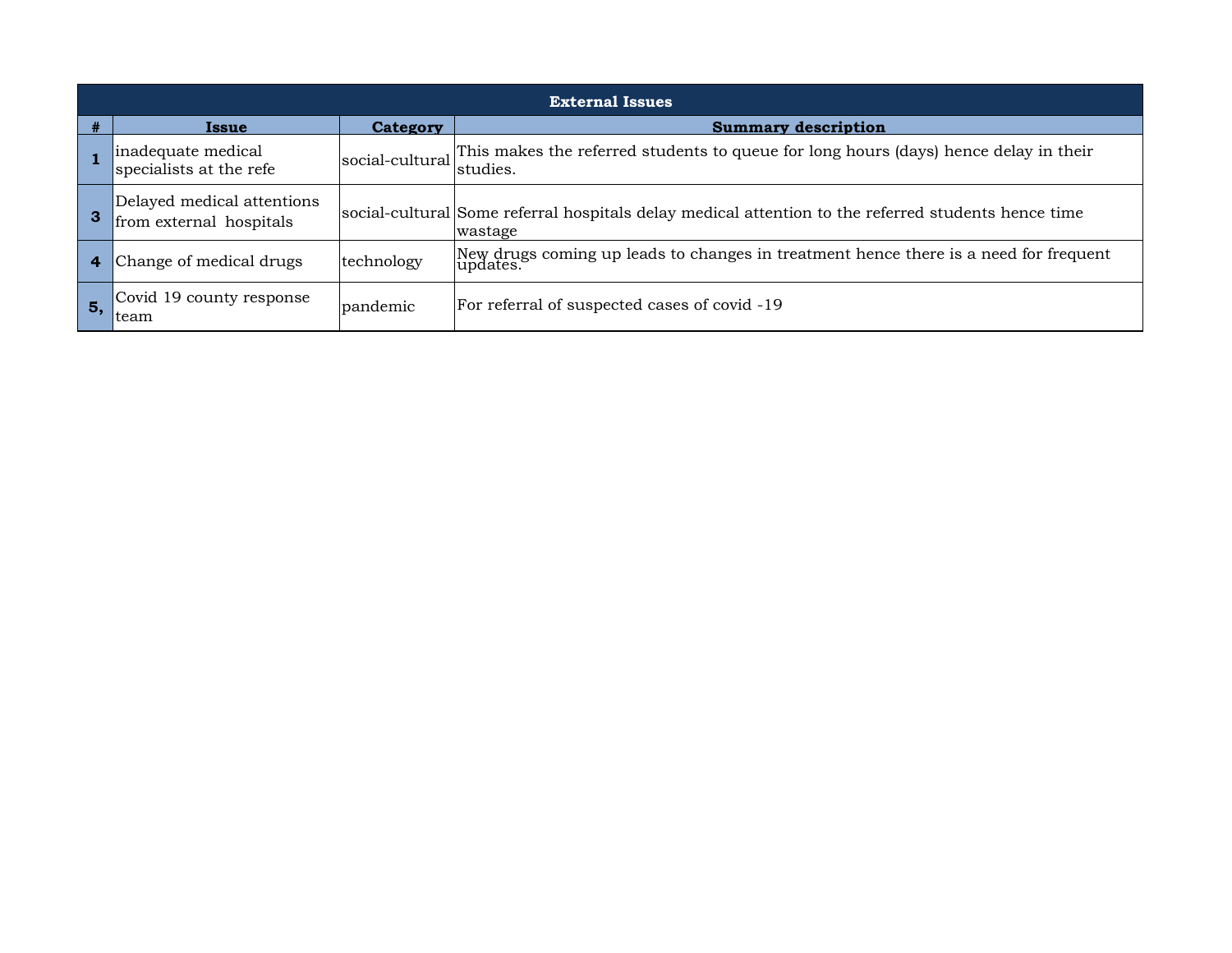|    | <b>Products and Services</b>    |                                                                                                                                                                       |                                                                                                                |  |  |  |
|----|---------------------------------|-----------------------------------------------------------------------------------------------------------------------------------------------------------------------|----------------------------------------------------------------------------------------------------------------|--|--|--|
| #  | <b>Product or service title</b> | <b>Brief description</b>                                                                                                                                              | Summarize usage and<br>importance                                                                              |  |  |  |
|    | provision of medical services   | this entails getting the medical history,<br>clinical observation, making a<br>diagnosis and treating appropriately.<br>Referring if necessary.                       | effective treatment                                                                                            |  |  |  |
| 2. | medical consultancy             | identifying students with special cases<br>eg asthma, diabetes, ulcers etc.                                                                                           | booking the appointment with consultant<br>as per district hospital schedule. Also<br>management of treatment. |  |  |  |
| 3  | <b>IVCT</b>                     | Leasing with Ampath Kitale referral<br>hospital vct facilitation to be done in<br>two consecutive days in a team,<br>because of the high registration of<br>trainees. | get the data and attending to affected students<br>accordingly.                                                |  |  |  |
| 4  | Service improvement             | Because of the pandemic use of masks,<br>face shield covid -19 ppes or gears to be<br>implemented                                                                     | Disposal of medical waste incinerator is in<br>progress,                                                       |  |  |  |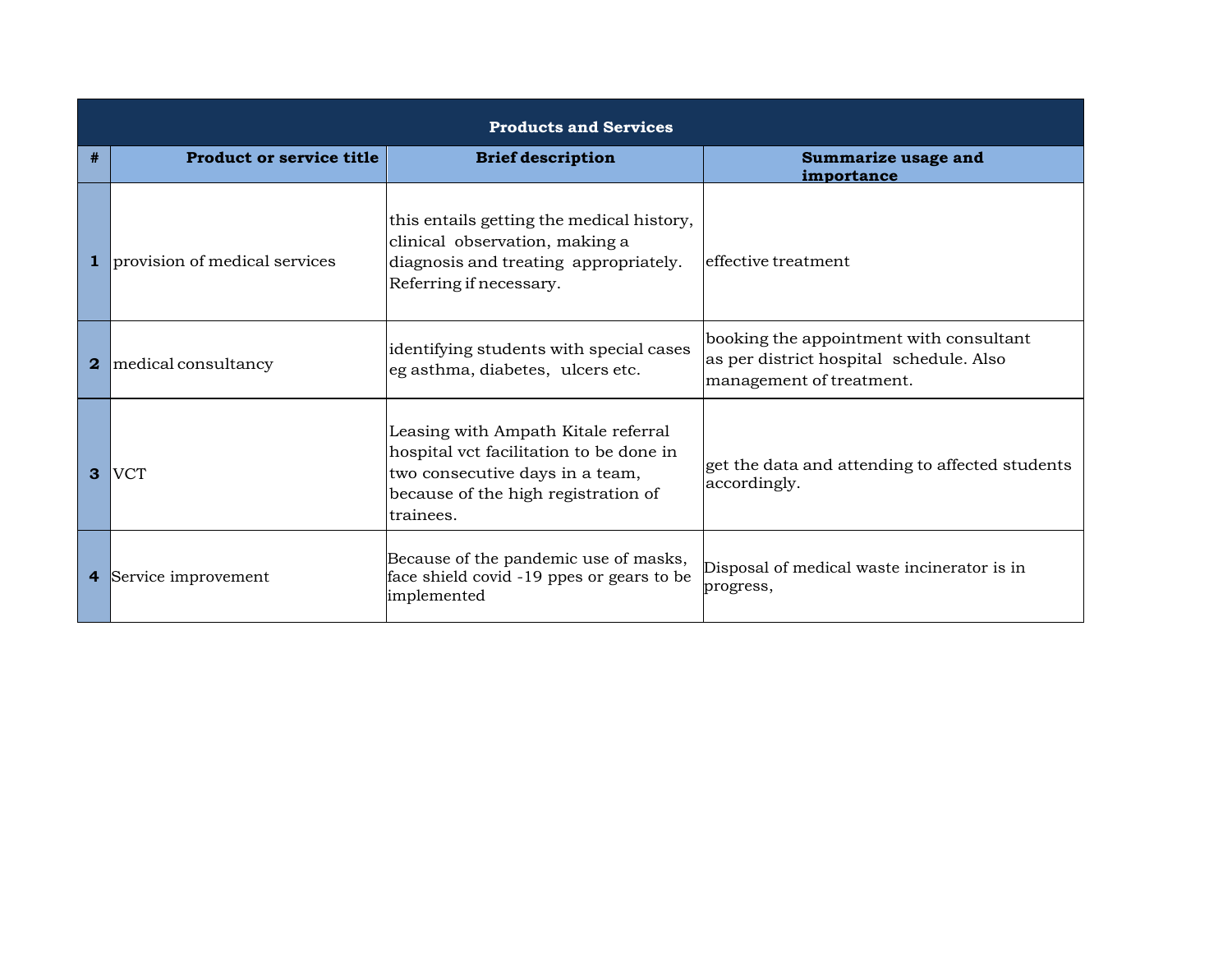|   | <b>Laws and Regulations</b> |                                                                                                             |                        |  |  |  |
|---|-----------------------------|-------------------------------------------------------------------------------------------------------------|------------------------|--|--|--|
| # | Law / regulation title or   | <b>Brief description of Quality requirement</b>                                                             | Who is responsible for |  |  |  |
|   | <b>1</b> public health act. | Ensure all food handlers undergo medical checkup every Nurse<br>six months                                  |                        |  |  |  |
|   | 2 KNP QMS                   | Timely service                                                                                              | Nurse                  |  |  |  |
|   | 3 Nurses act                | Provide confidentiality, beneficial and appropriate<br>treatment                                            | Nurse                  |  |  |  |
|   | 4 Covid protocols           | Ensure putting on masks, social distance, washing hands, Nurse<br>sanitizes and minimal torching of objects |                        |  |  |  |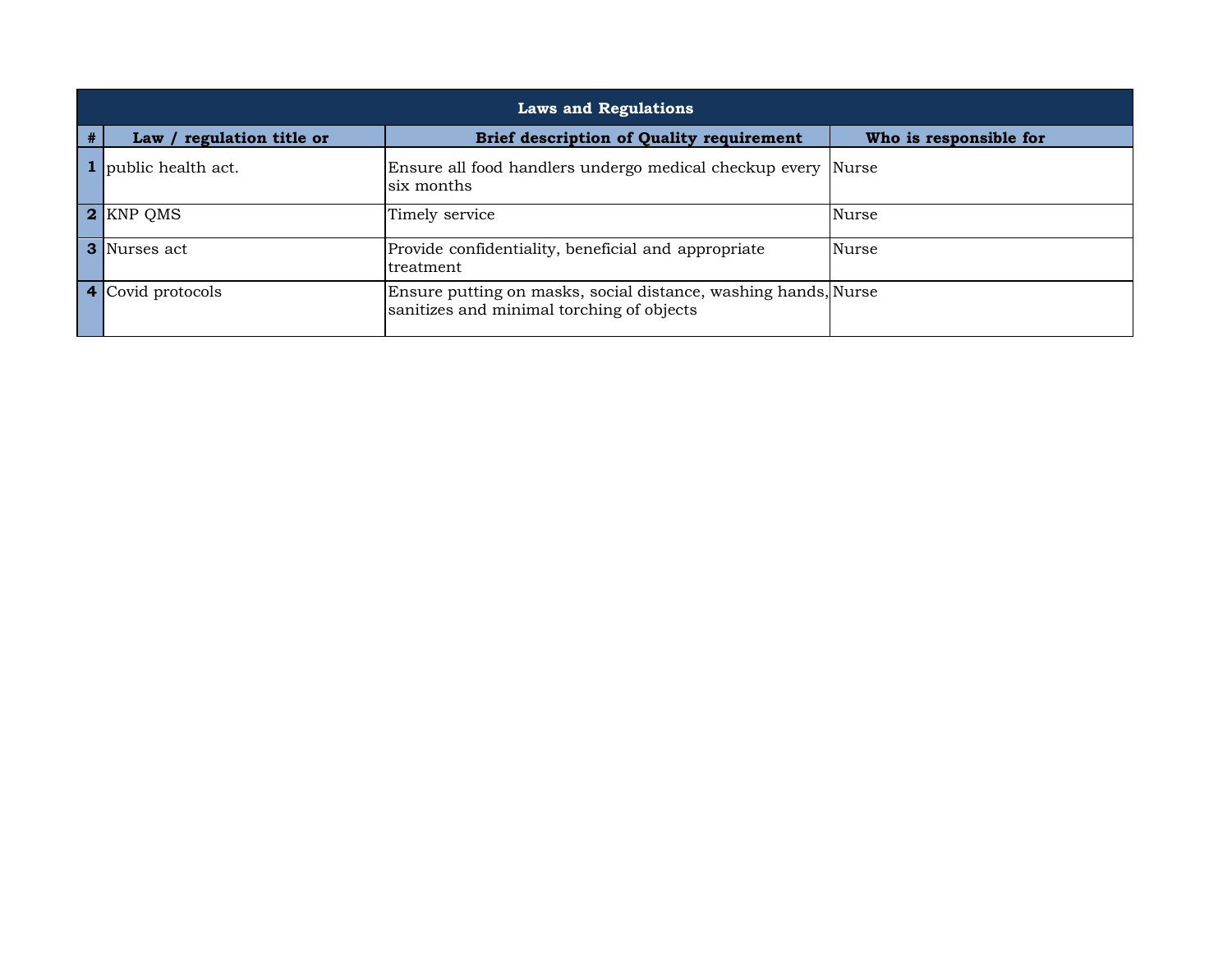| Communication |                                                                  |                       |                              |                       |                     |
|---------------|------------------------------------------------------------------|-----------------------|------------------------------|-----------------------|---------------------|
| Sno.          | What will be communicated                                        | When to communicate   | With whom to<br>communicate  | How to<br>communicate | Who<br>communicates |
|               | medical history & treatment of the<br>patients to the consultant | when a need arises    | skilled medical<br>personnel | referral letters      | nurse               |
|               | Requisition                                                      | termly                | <u>procurement</u>           | Memo                  | nurse               |
|               | Budget                                                           | annually              | finance                      | Memo                  | nurse               |
|               | Covid issues                                                     | When there is a need. | Covid response team          | Referral forms        | Nurse on duty.      |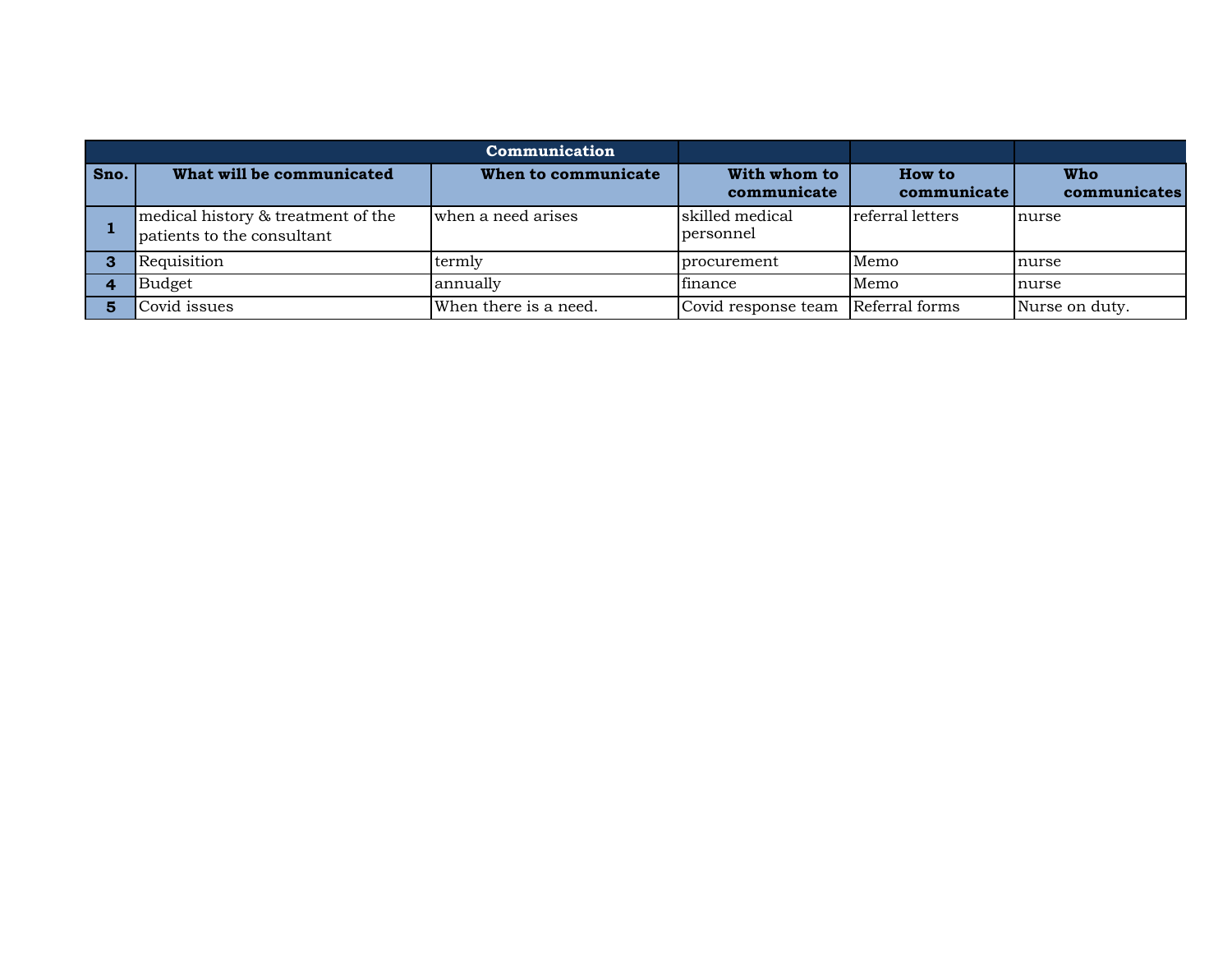|                                                                     | MONITORING, MEASUREMENT, ANALYSIS AND EVALUATION |                                      |                                       |                                                                                             |  |  |  |
|---------------------------------------------------------------------|--------------------------------------------------|--------------------------------------|---------------------------------------|---------------------------------------------------------------------------------------------|--|--|--|
| # What needs to be Monitored and Methods of MMAE<br><b>Measured</b> |                                                  |                                      | When to Monitor and<br><b>Measure</b> | When the results of Monitoring<br>and Measurement shall be<br><b>Analysed and Evaluated</b> |  |  |  |
|                                                                     | 1 Cleanliness                                    | Observation, review of records Daily |                                       | Annually                                                                                    |  |  |  |
|                                                                     | <b>2</b> medical records.                        | review of records                    | Daily                                 | Annually                                                                                    |  |  |  |
|                                                                     | $3$ Vct                                          | review of records                    | Termly                                | Annually                                                                                    |  |  |  |
|                                                                     | 4 Covid protocols                                | Review of records                    | When there is a need                  | Annually                                                                                    |  |  |  |